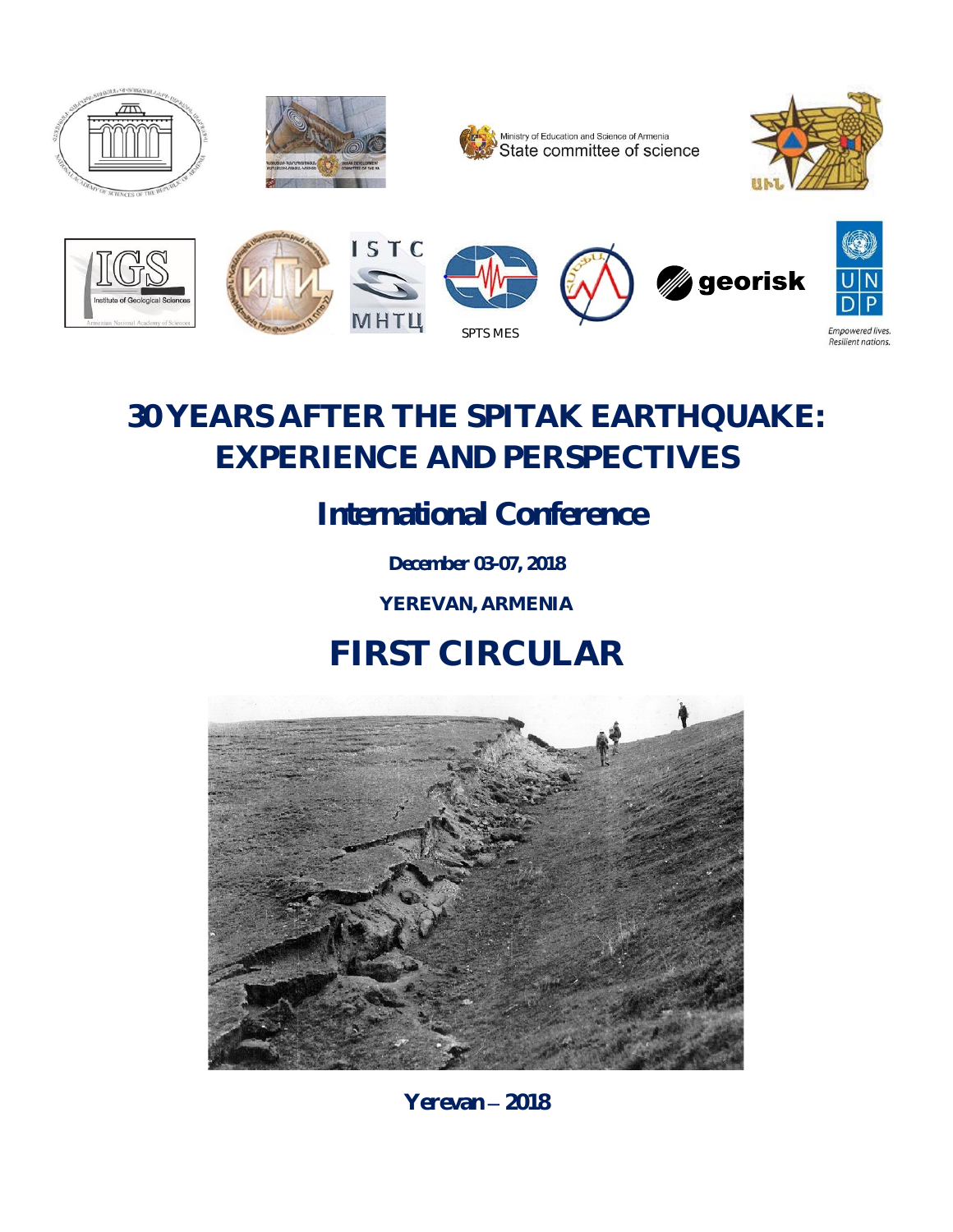#### **Dear colleagues,**

The Organizing Committee sincerely invites you to take part in "30 years after Spitak Earthquake: Experience and Perspectives" International Conference dedicated to the devastating earthquake of 1988, which occurred in the north of Armenia. The conference will take place on 03-07 December 2018 in Yerevan, Armenia.

#### **\*Abstract submission deadlineisextended till September 15 2018\***

*Abstract template is attached. Please send your abstracts to spitak1988@geology.am*

#### *CONFERENCE ORGANIZERS*

**National Academy of Sciences of Armenia (NAS)** *Institute of Geological Sciences (IGS NAS) Institute of Geophysics and Engineering Seismology after A. Nazarov (IGES NAS)*

**Ministry of Emergency Situations of Armenia (MES)** *Seismic Protection Territorial Survey SNCO (SPTS MES)*

**State Urban Development Committee of Armenia (SUDC)**

**International Science and Technology Center (ISTC) in Armenia**

**[United Nations Development Programme](http://www.un.am/en/agency/UNDP) (UNDP)**

**State Committee of Science (SCS) of theMinistry of Education and Science**

**Georisk Scientific Research CJSC Armenian Association of Seismology and Physics of the Earth (AASPE)**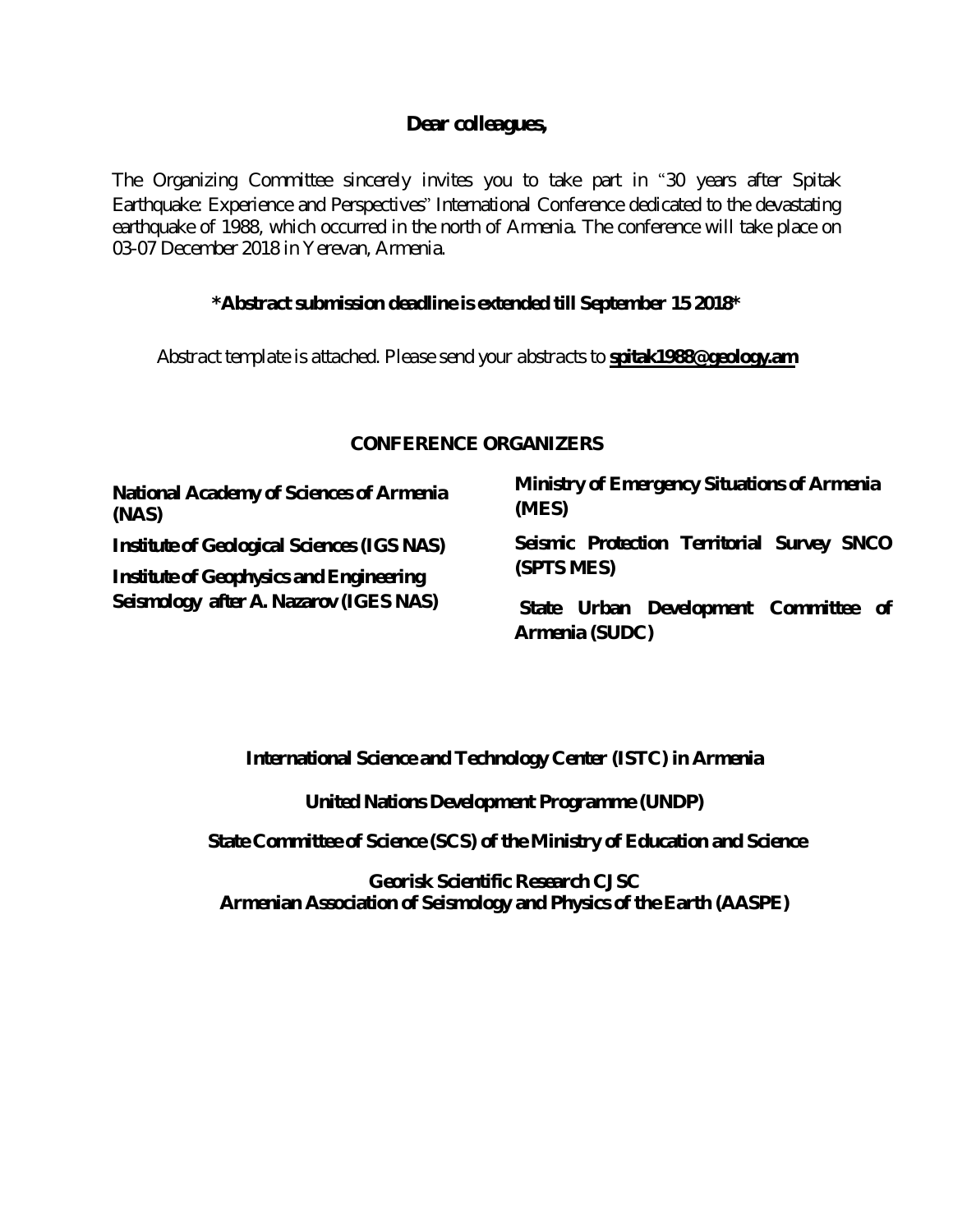#### **ORGANIZING COMMITTEE**

*Martirosyan Radik, Co-chairman, President of National Academy of Sciences, ARMENIA Rostomyan Hrachya, Co-chairman, Minister of Emergency Situations, ARMENIA* Barseghyan Ara, DRR National Platform, ARMENIA Der-Kiureghian Armen, American University of Armenia, ARMENIA Evoyan Gagik, National Academy of Sciences, ARMENIA Hakobyan Margarita, Minsitry of Emergency Situations, ARMENIA Hovsepyan Aghasi, State Urban Development Committee, ARMENIA Jrbashyan Ruben, Institute of Geological Sciences of National Academy of Sciences, ARMENIA Karapetyan Jon, Institute of Geophysics and Engineering Seismology of National Academy of Sciences, ARMENIA Khachian Eduard, National Academy of Sciences, ARMENIA Melik setian K hach atur, Institute of Geological Sciences of National A cademy of Sciences, **ARMENIA** Tavadyan Levon, National Academy of Sciences, ARMENIA Chelidze Tamaz, Tbilisi State University, GEORGIA Dorbath Catherine, Institute of Earth Sciences, FRANCE Gliko Alexander, Russian Academy of Sciences, RUSSIA Havenith Hans-Balder, Université de Liège, BEL GIUM Erdik Mustafa, Bogazici University, TURKEY Negmatullayev Sobit, Institute of Geology, Earthquake Engineering and Seismology, Academy of Sciences, TAJIKISTAN

#### **PROGRAM COMMITTEE**

Avagyan Ara, Institute of Geological Sciences of National Academy of Sciences, ARMENIA Geodakyan Eduard, Institute of Geophysics and Engineering Seismology, National Academy of Sciences, ARMENIA

Nazaretyan Sergey, Seismic Protection Territorial Survey, Ministry of Emergency Situations,

**ARMENIA** 

Abdrakhmatov Kanatbek, Institute of Seismology, KYRGYZIA

Godoladze Tea, Institute of Earth Sciences, Ilias State University, GEORGIA

Gök Rengin, Laurence Livermore National Laboratory, USA

Gvishiani Alexei, Russian Academy of Sciences, RUSSIA

K ojurin Andrey, Institute of Geological Sciences of Russian A cade my of Sciences, RUSSIA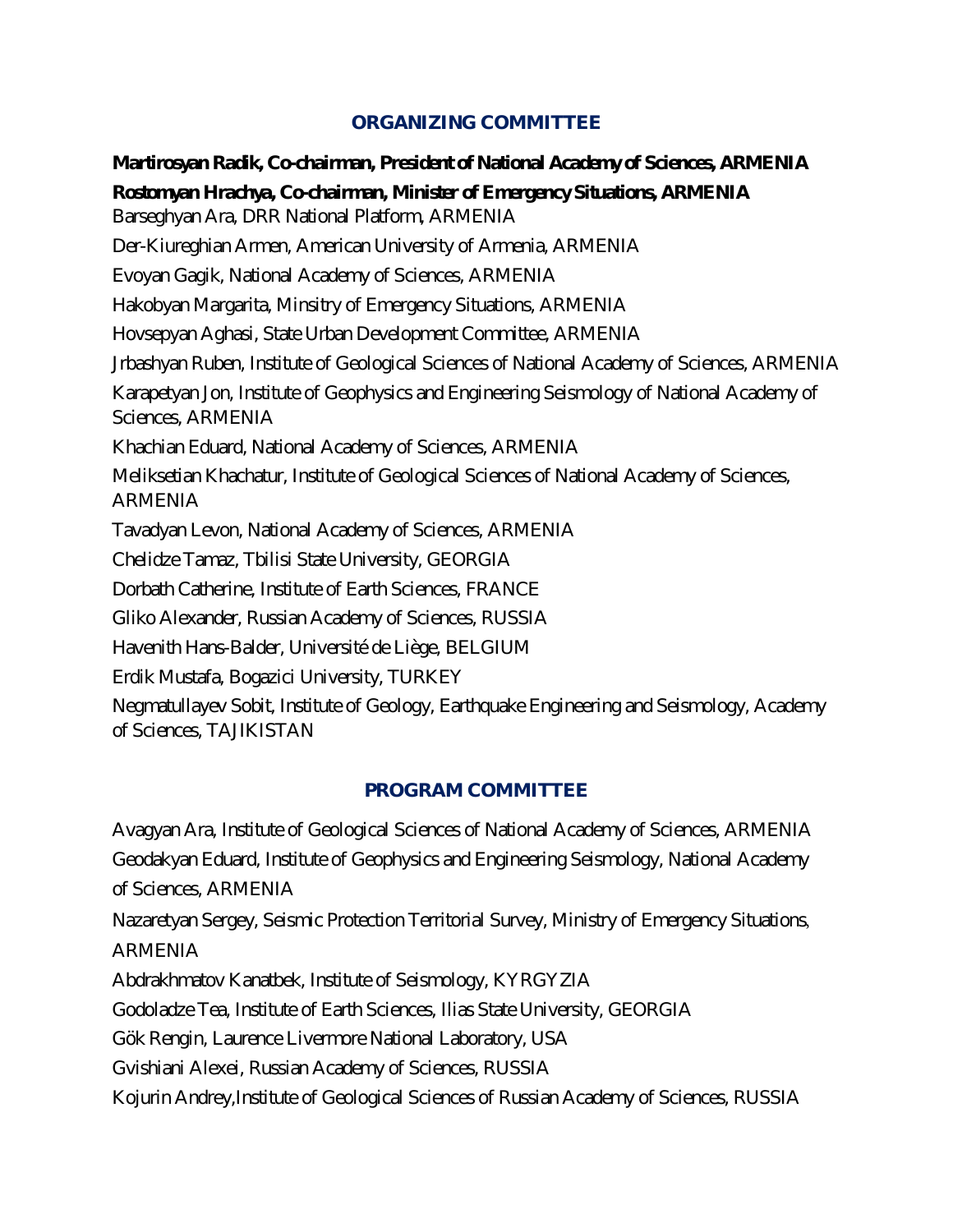Mohsen Ghafory Ashtiany, International Institute of Earthquake Engineering and Seismology, **IRAN** 

Sesetyan Karin, Bogazici University, TURKEY

Sosson Marc, Institute of Earth Sciences, FRANCE

Tikhotskih Sergey, Institute of Physics of the Earth of Russian Academy of Sciences, RUSSIA

Trifonov Vladimir, Institute of Geological Sciences of Russian Academy of Sciences, RUSSIA

## **CONFERENCE TOPICS**

*1. The 1988 Spitak earthquake: field observations in the epicentral area; seismicity of the region; new studies and results after 30 years; lessons learned*

*2. Seismological and geophysical studies; seismotectonics, paleoseismology, archeoseismology, and earthquake engineering;*

*3. Geo-hazards, vulnerability and seismic risk assessment;*

*4. Socio-economic dimensions of risk, resilience* 

*5. Disaster risk governance, policy and regulations gaps, best practices*

## *Official Language of the Conference is English*

*(English-Armenian and Armenian-English translation will be provided during opening and general session)*

## **CONFERENCE SCHEDULE**

- *December 03, 2018-Arrival to Yerevan*
- *December 04, 2018-Opening and General Session*
- *December 05-06, 2018-Conference section sessions by topics*
- *December 07, 2018-Visit to the epicentral zone, Departure*

## **IMPORTANT DATES**

- *September 15, 2018- Extended deadline for abstract submission*
- *September 30, 2018- Notification of abstract acceptance and start of registration*
- *November 15, 2018- Closure of early-bird registration for the conference, accompanying participant's early- bird online registration fee payment*